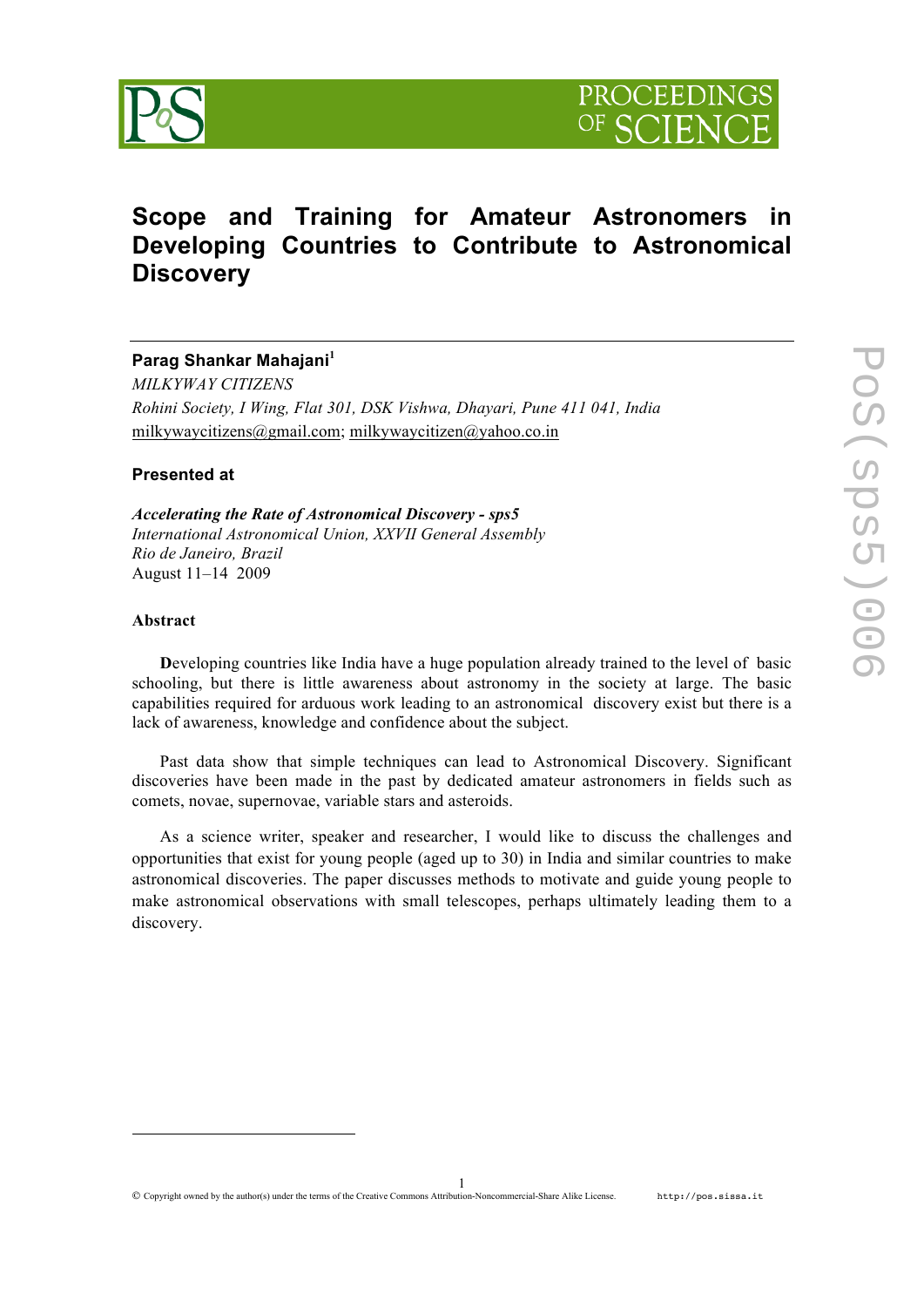

#### **1. Introduction**

Astronomy can be considered as a most popular scientific subject among the masses. Virtually every citizen of any country has watched the stars and the planets with awe and wonder. But few give a thought about their origin, and few have fallen in love with the heavens so much so that they have become life-long star-gazers. Amateur astronomers are those who carry out astronomy with a high degree of skill, but not for pay<sup>1, 2</sup>. The contribution of amateur astronomers to research is well known. In today's modern world with the availability of highend technology at our fingertips few of this breed have converted themselves into ProAms, "the professional Amateurs" doing "A" class work in Astronomy. Most of these highly skillful and passionate people work independently, spending from their own pockets or seldom on meager grants received by private agencies or groups.

Past data have shown that many discoveries in Astronomy are made by dedicated amateur astronomers<sup>3</sup>. Comets, Variable stars, Asteroids, Novae and Supernovae are the potential fields of discovery. To make a discovery in any of the above-mentioned fields need a specific kind of equipment, efforts, skill and knowledge. Excellent sky-conditions and burning desire to be a discoverer are "a must" similar to any field of observational research.

Although developing countries like India have a high potential to make discoveries, the reality is quite different. The existing data show that hardly any Indian amateur astronomer has made a significant discovery in the field of observational astronomy from the Indian subcontinent in the past. The reasons are manifold and the challenges are hard but there can be different solutions. Simple techniques can be devised and utilized to motivate the younger generation to explore the universe in a different way. Having worked with young amateur astronomers for more than two decades in India, I have many observations and data to share. This paper describes them in appropriate detail.

#### **2. Initial observations**

- 1. Discovery of a comet, nova, supernova, variable star or an asteroid is very crucial from a scientific point of view. Every discovery adds value in its own way into the human understanding of the universe. The distance of the objects from the earth doesn't matter in the process of discovery if one learns the "tricks of the trade" and uses appropriate techniques and equipments.
- 2. All the above mentioned objects are very dissimilar as far as physical characteristics are concerned and to discover their new member needs different techniques, aptitude, instrumentation, sky-conditions and degree of efforts.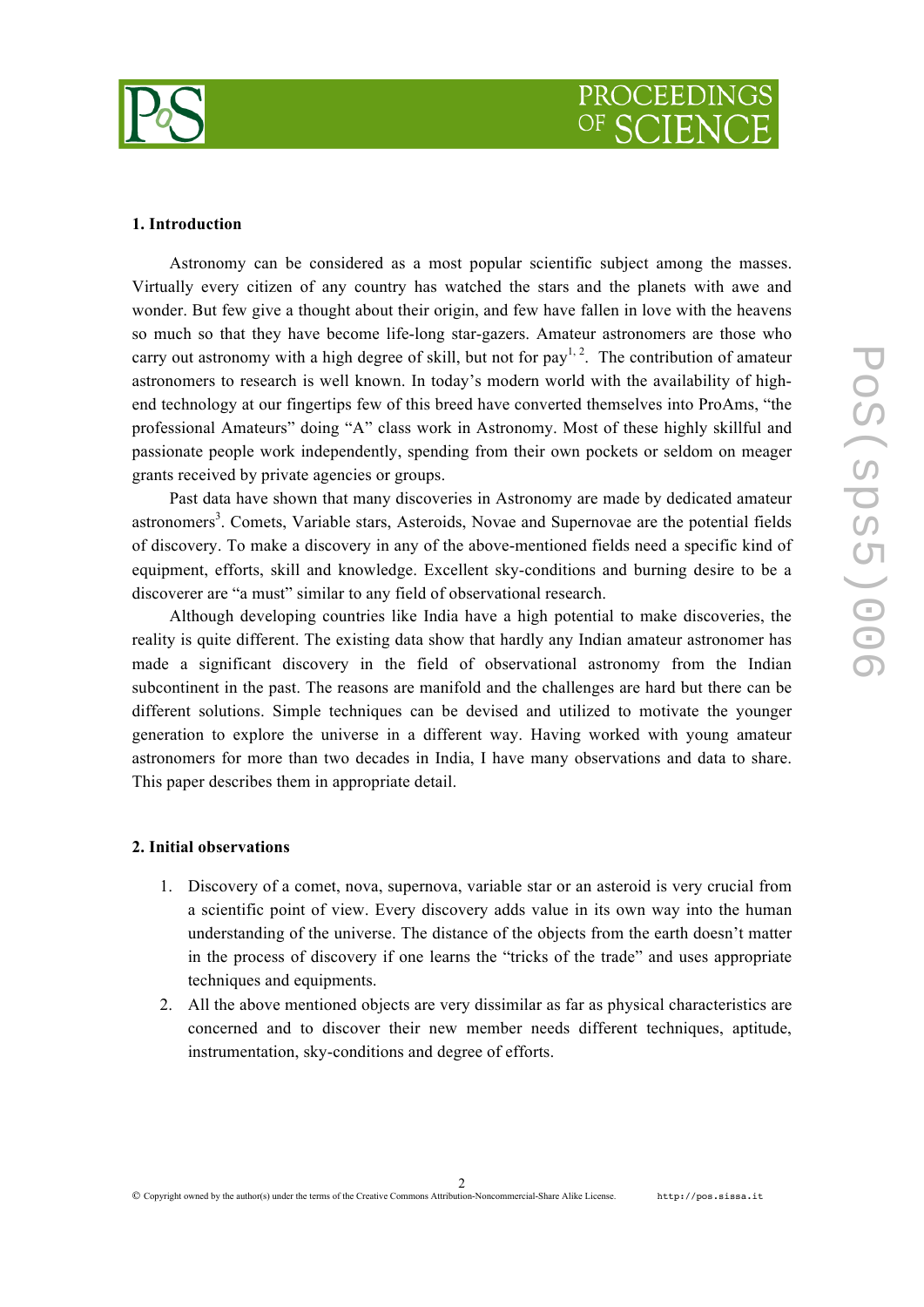

- 3. The astronomical discovery is very unpredictable as one can imagine. Therefore it is possible that one might not discover anything in one's long observing tenure. The risk can be minimised by persevering with the right aptitude, instruments and past experiences.
- 4. The discoverer may need to spend from his/her "own pocket" for the appropriate devices and instruments. This may hamper the program. There is no guarantee that any government or private body may reward the discoverer for his/her discovery.
- 5. In a country like India, there is no network of private observatory "owners" or "colleagues" to check for the suspected objects as potential discoveries.
- 6. For an amateur to be a discoverer certain level of training is required. The training might not be very expensive or advanced. Basic training and initial guidance is a must for each observer.
- 7. To be a discoverer dedication, determination and perseverance are the personal essential qualities
- 8. A motivation to be a "discoverer" is a key to success
- 9. Dark sites and appropriate instruments are necessary as a fundamental requirement to each discoverer
- 10. Simple techniques and simple language instructions are needed leading from patrol to a discovery.

### **3. Current situation in India**

There are many peculiar points to note about the current youth and its inclination towards fundamental sciences in the countries like India.

- 1. The population of India's youth, age from 16 to 24 is nearly 200 million in  $2010<sup>4</sup>$ .
- 2. In the state of Maharashtra 1.2 million students cleared their schooling till  $10^{th}$  standard in 2009<sup>5</sup>. Considering 28 states and 7 union territories in India, millions of children complete their schooling in India every year.
- 3. These children are well-versed with English language (reading and writing), basic math skills (arithmetic, algebra and geometry) and school level physics. They have appeared for these subjects for 100 marks or more. Many are very bright in academics obtaining more than 80% marks.
- 4. No school in India has Astronomy as a separate subject. The students do not get any exposure to the subject in the school. There is lack of awareness among the children, parents and school teachers about Astronomy in general and discoveries in particular.
- 5. There are no efforts from government or astronomy outreach bodies to develop skills among the youngsters which will lead them to astronomical discovery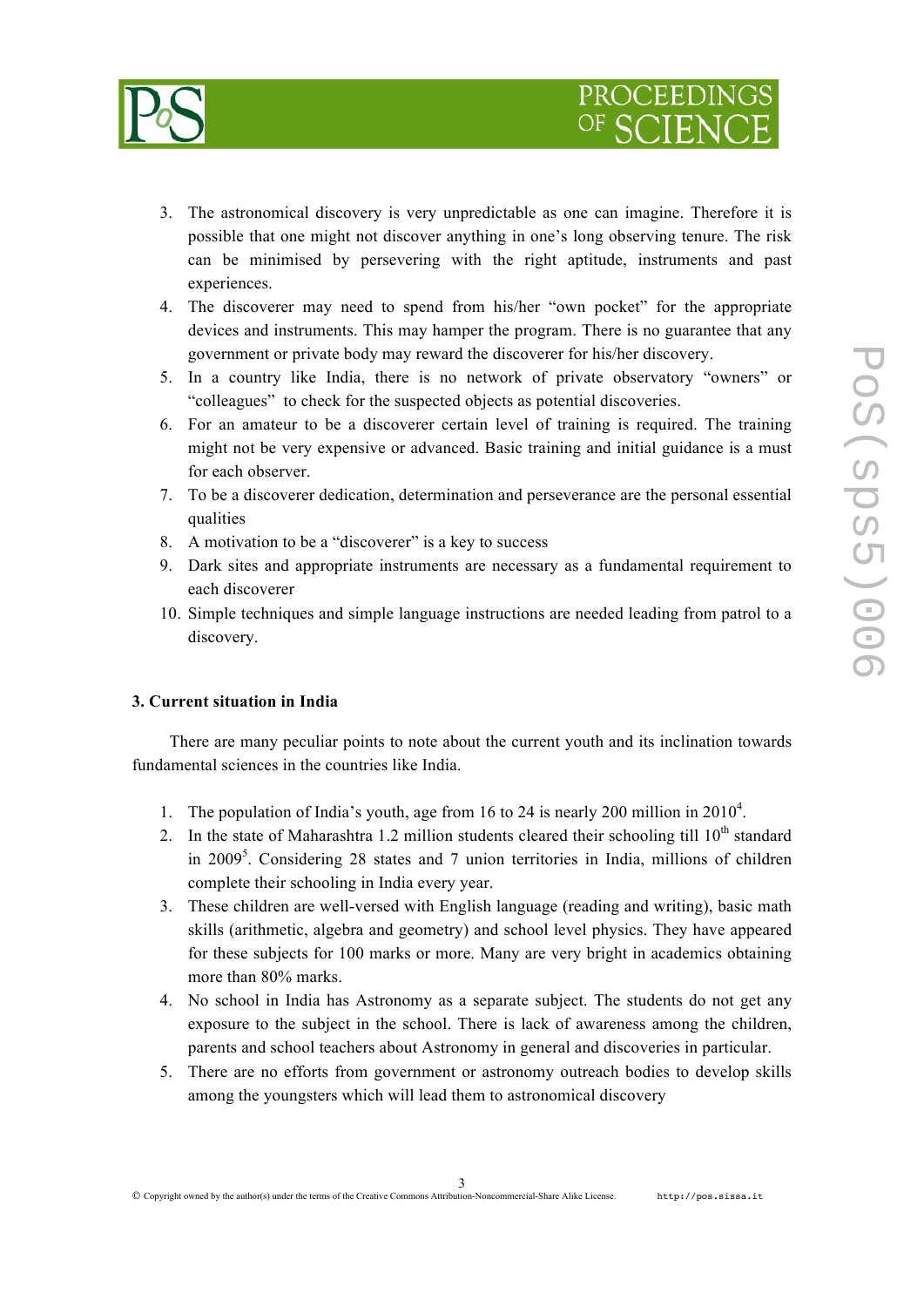

- 6. The amateur astronomy clubs lack the knowledge of appropriate instruments, devices and references required for the task.
- 7. There is in general tremendous interest among the masses about astronomy and skywatching.
- 8. There are more than 100 amateur astronomy clubs in the country but none is specialized in a particular discipline in Astronomy.
- 9. Very few universities offer a course on Astronomy at undergraduate level (Bachelors level).
- 10. There are no social "incubators" to "keep alive" the sense of wonder and interest of the youngsters about the starry night and the fascinating science behind it.
- 11. There is a strong belief in the society that discoveries are the premises of very "topnotch" professionals and crazy scientists. So students should not venture into it but concentrate only on their academics.
- 12. Few astronomy awareness efforts are successful but they are event specific, like total solar eclipse<sup>6</sup>, apparition of comets, a Leonid meteor shower or opposition of a planet like Mars.
- 13. There are many places in the country where good dark sky is still available. The areas are mostly remote and lack any basic facilities.
- 14. The Indian Space Program is a major boost in creating some awareness in the society about space and astronomy<sup>7</sup>.
- 15. The current picture is mixed with favorable and unfavorable aspects. There are many challenges which are discussed later. Although the overall scene looks bleak there are hopes. There can be many opportunities which one needs to identify and tap. This scene is more or less everywhere in Asia with exception of Japan. Japanese have consistently proved themselves by manufacturing excellent optics for astronomy and making many discoveries of asteroids, comets, novae and supernovae<sup>8</sup>.

### **4. Opportunities in India**

India is a developing country. There are many opportunities which can be the future potential for astronomical discoveries.

- 1. Abundant human resources are available in India. There is a great opportunity for selection of the candidates if a serious program of astronomical discovery is planned.
- 2. India is a large country and there are many excellent dark sites "alive" today waiting to be discovered.
- 3. Communications with the youngsters is in English and is standardized. Most of the school children speak very well in English and can write it well $\mathbf{S}^9$ .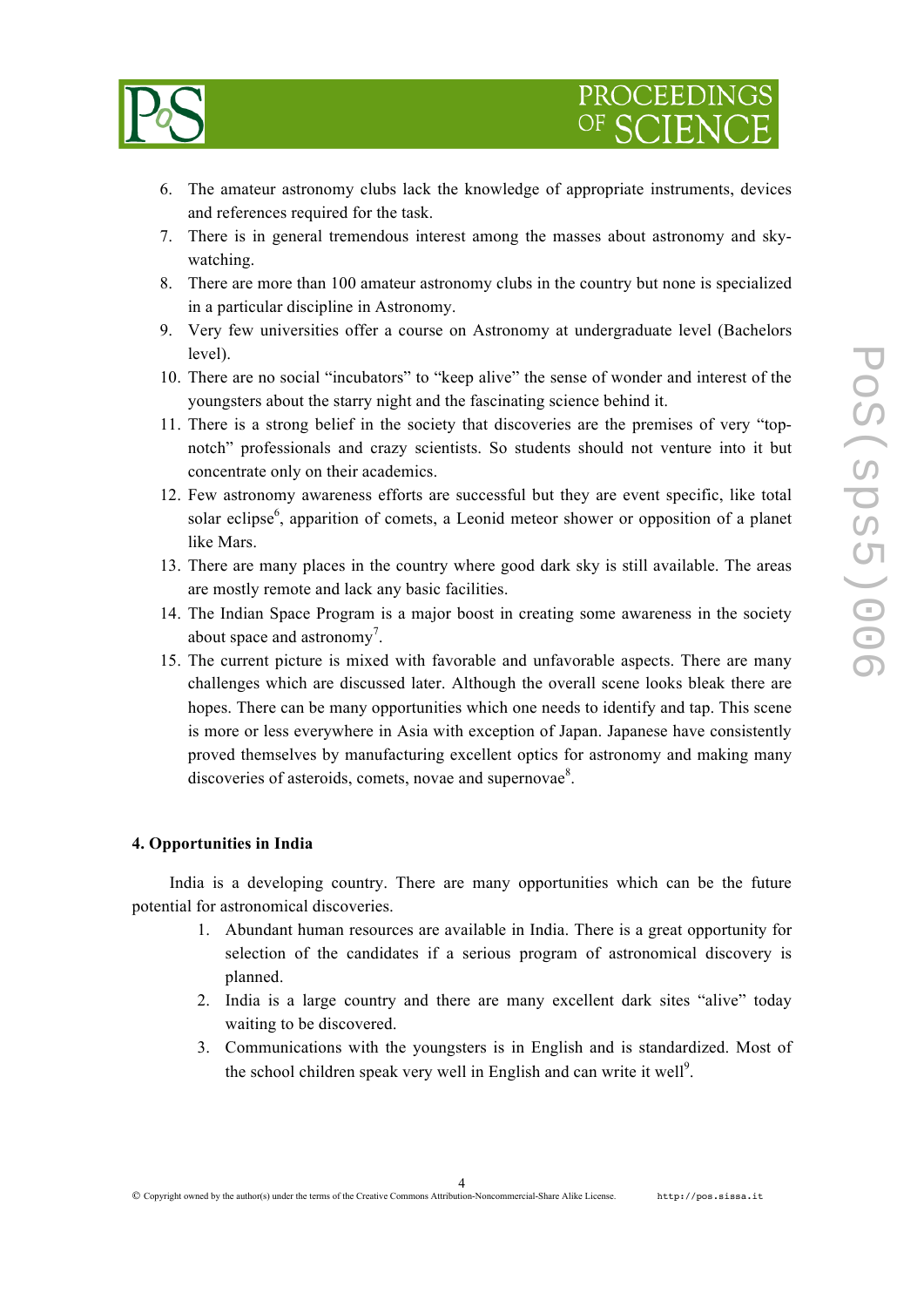

- 4. Telecommunications facilities, like internet and mobile have penetrated into the villages of the nation and so virtually everyone is accessible and connected.
- 5. Computer literacy is increasing at rapidly, and is taught as a separate subject in all the government and private schools from  $3<sup>rd</sup>$  standard onwards. In some schools it is taught from  $1<sup>st</sup>$  standard. A desktop computer is no more a luxury but a necessity in all schools and most of the urban homes in India today.
- 6. Children are inquisitive and energetic in general and they can be molded and fine tuned to make an astronomical discovery at a young age (below 22 years)

## **5. Challenges**

Although India has a large potential and opportunities there are many challenges to overcome successfully.

- 1. A nationwide astronomy discovery program for amateur astronomers needs to be designed and implemented. Government or an established private agency can take a lead in this process.
- 2. Selection of the appropriate candidates needs to be based on primarily on the following criteria:
	- a. Very high level of self-motivation
	- b. Dedication in terms of time and efforts
	- c. Willingness to work hard and persevere in efforts for years with low probability of success
- 3. A workable observation program for each individual as per his/her taste and aptitude is necessary.
- 4. The country lacks proper availability of instrumentation<sup>10</sup> needed for astronomical discovery program.
- 5. Astronomy awareness level is below average and needs to be nurtured properly.
- 6. Centralized collation of results of the observations is necessary
- 7. Today the country doesn't have a single private observatory and the government observatories are not accessible for observations to amateurs so there is no guidance and support available for the dedicated amateurs from the senior amateur astronomers or professional-amateur  $(Pro-Ams)^{11}$  astronomers. This breed of astronomers is needed to crosscheck the results of potential discovery prior sending to CBAT.

### **6. Instrumentation/equipment required for astronomical discovery**

The equipment required for astronomical discovery varies with the type of celestial object under investigation. Because of advances in technology there is a vast choice to suit individuals taste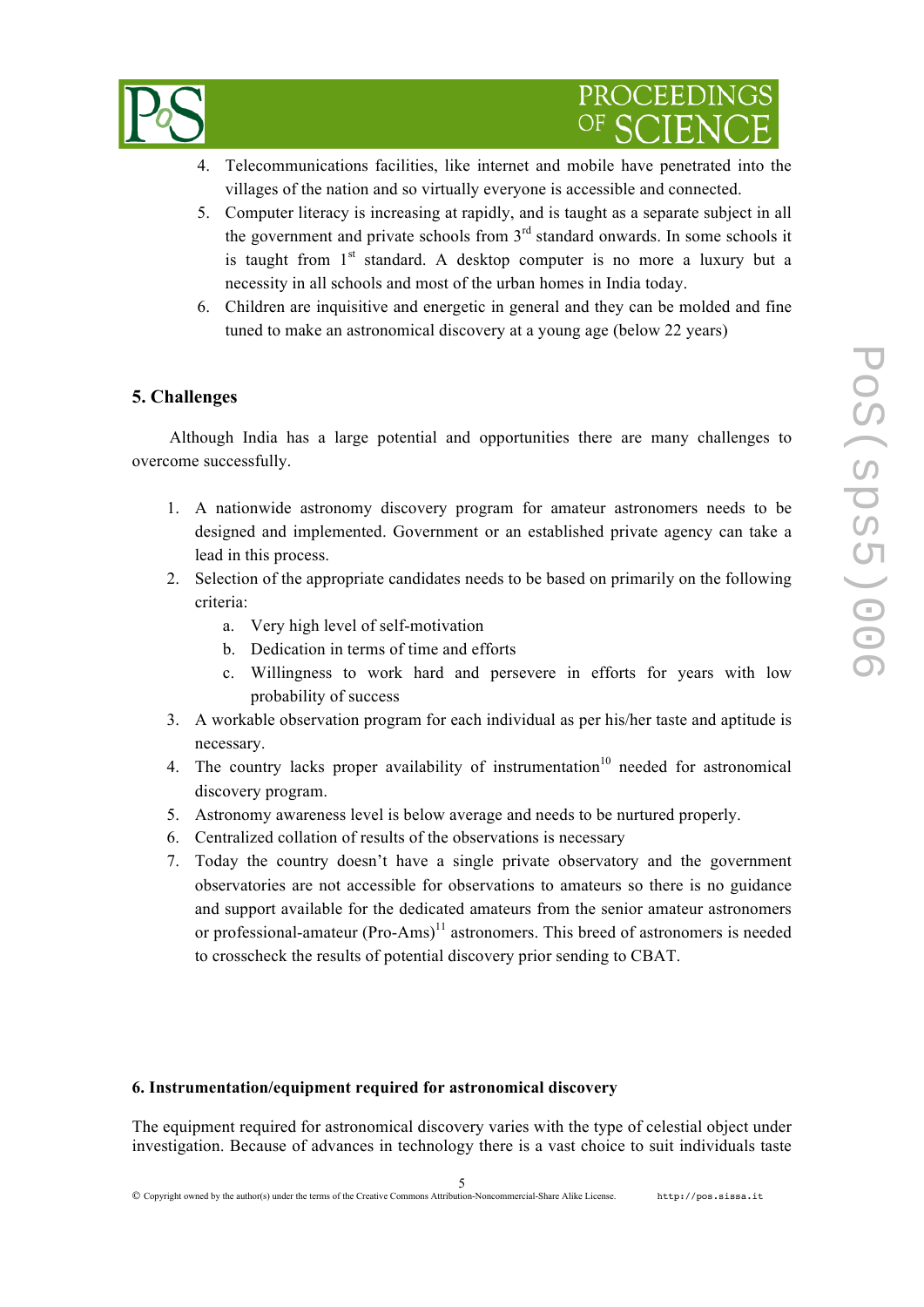

# PROCEEDINGS OF S E

and preference. The basic instruments needed to start the discovery program are listed in the table. This can be considered as a general guideline for the observers entering in to the field of astronomical discovery. Four objects are considered. They are novae, supernovae, comets and asteroids.

| No.                 | <b>Celestial</b><br>Object | <b>Visual Hunting</b>                                                                                                                                                                                                                                                                                                                                                                                                     | <b>Photographic Hunting</b>                                                                                                                                                                                                                                                                                                                                                                                                                                                                                                                |
|---------------------|----------------------------|---------------------------------------------------------------------------------------------------------------------------------------------------------------------------------------------------------------------------------------------------------------------------------------------------------------------------------------------------------------------------------------------------------------------------|--------------------------------------------------------------------------------------------------------------------------------------------------------------------------------------------------------------------------------------------------------------------------------------------------------------------------------------------------------------------------------------------------------------------------------------------------------------------------------------------------------------------------------------------|
| 1<br>$\overline{2}$ | Novae<br>Supernovae        | Field charts (especially<br>$\bullet$<br>$150$ of both the sides of<br>Galactic equator) <sup>13,16</sup><br>Planetarium<br>software<br>$\bullet$<br>which can show stars of<br>$16th$ magnitude and higher<br>10 X 50 or<br>higher<br>$\bullet$<br>aperture binoculars with<br>sturdy Alt-Az mount<br>A reclining chair with<br>$\bullet$<br>neck rest<br>Field charts (Thompson-<br>$\bullet$<br>Bryan Supernova Search | Field charts (especially $15^{\circ}$ of both the<br>$\bullet$<br>sides of Galactic equator)<br>Planetarium software which can show<br>$\bullet$<br>stars of $16th$ magnitude and higher<br>Excellent quality German equatorial<br>$\bullet$<br>sturdy motorised mount<br>DSLR camera with shutter release cord<br>$\bullet$<br>Wide field lens with appropriate<br>$\bullet$<br>adapter<br>Image<br>processing<br>software<br>$\bullet$<br>and<br>computer<br>Field<br>charts<br>(Thompson-Bryan<br>$\bullet$<br>Supernova Search Charts) |
|                     |                            | Charts) $^{12}$<br>Planetarium<br>software<br>$\bullet$<br>which can show stars of<br>$16th$ magnitude and higher<br>Astronomical<br>telescope<br>$\bullet$<br>$14^{\text{th}}$<br>of<br>showing stars<br>magnitude or higher<br>Excellent quality sturdy<br>$\bullet$<br>mount                                                                                                                                           | Planetarium software which can show<br>$\bullet$<br>stars of $16th$ magnitude and higher<br>Astronomical telescope showing stars<br>$\bullet$<br>of 14 <sup>th</sup> magnitude or higher with a fast<br>focal ratio of f/6 to f/8.<br>Excellent quality German equatorial<br>sturdy motorised mount<br>Thermo-cooled CCD<br>$\bullet$<br>camera<br>with<br>appropriate adapter<br>Image processing<br>software<br>$\bullet$<br>and<br>computer                                                                                             |
| $\overline{3}$      | Comets                     | Field charts <sup>13</sup><br>$\bullet$<br>Planetarium software<br>$\bullet$<br>which can show stars<br>of $16th$<br>magnitude and higher<br>Astronomical<br>$\bullet$<br>telescope<br>showing<br>stars of $12th$<br>magnitudes<br>and<br>higher <sup>14</sup><br>Sturdy Alt-Az mount                                                                                                                                     | Field charts<br>$\bullet$<br>Planetarium software which can<br>$\bullet$<br>show stars of 16th<br>magnitude and higher<br>٠<br>Astronomical telescope<br>showing<br>٠<br>stars of $12th$ magnitudes and higher<br>Excellent<br>quality<br>German<br>٠<br>equatorial sturdy motorised mount<br>Thermo-cooled CCD camera with<br>٠<br>appropriate adapter<br>Image processing<br>software<br>and<br>computer                                                                                                                                 |
| $\overline{4}$      | Asteroids                  | Field charts <sup>15</sup><br>$\bullet$<br>Planetarium software<br>which can show stars<br>of $16th$                                                                                                                                                                                                                                                                                                                      | Field charts (especially $15^{\circ}$ of<br>$\bullet$<br>both the sides of Ecliptic)<br>Planetarium software which can<br>$\bullet$<br>show stars of $16th$ magnitude and                                                                                                                                                                                                                                                                                                                                                                  |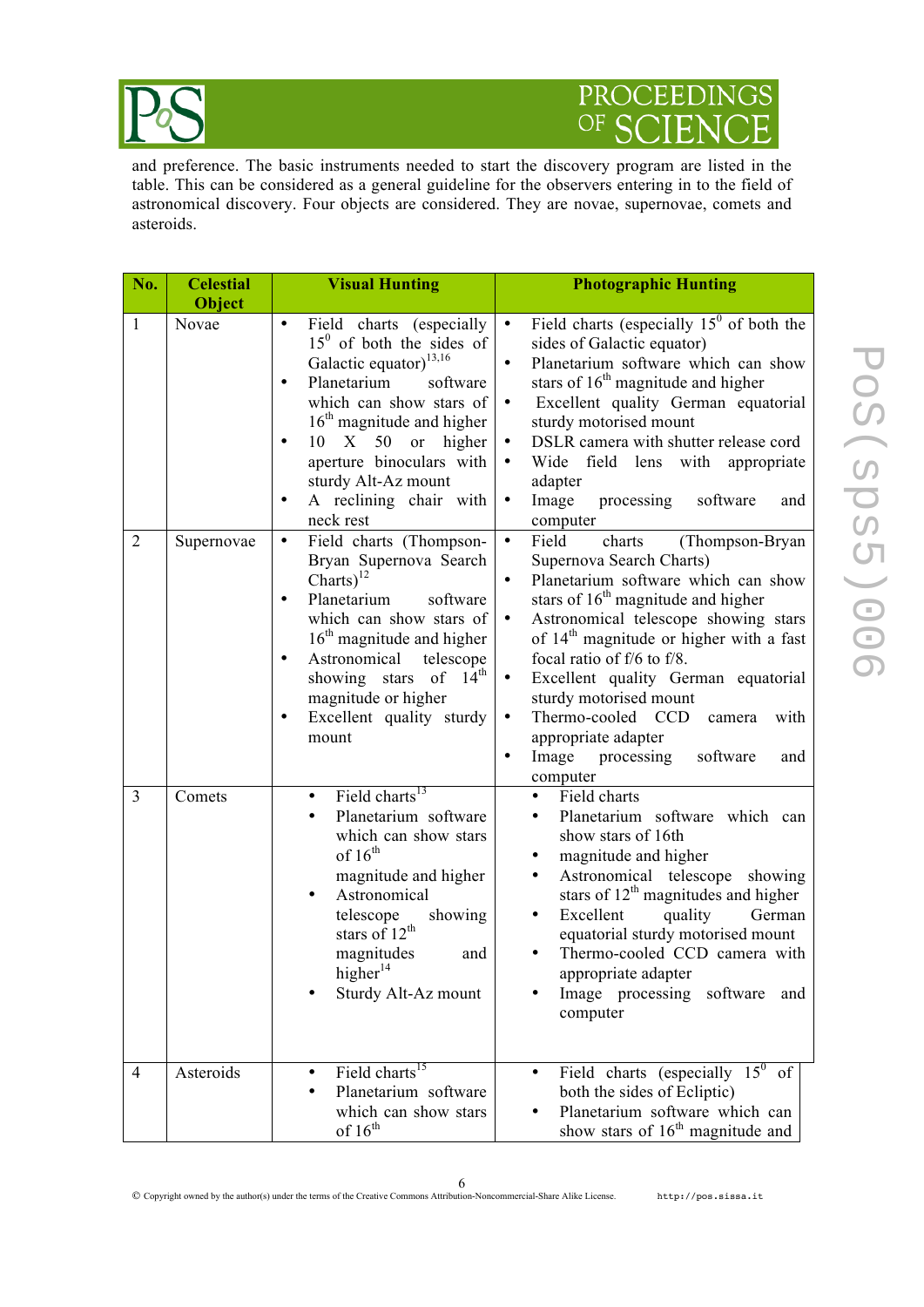|                                                                                                                                               | <b>PROCEEDINGS</b><br>OF SCIENCE                                                                                                                                                                                                                                                                         |
|-----------------------------------------------------------------------------------------------------------------------------------------------|----------------------------------------------------------------------------------------------------------------------------------------------------------------------------------------------------------------------------------------------------------------------------------------------------------|
| magnitude and higher<br>Astronomical<br>showing<br>telescope<br>stars of $12^{th}$<br>magnitudes<br>and<br>higher $14$<br>Sturdy Alt-Az mount | higher<br>Astronomical telescope showing<br>$\bullet$<br>stars of $12th$ magnitudes and<br>higher<br>Excellent<br>quality<br>German<br>sturdy<br>motorised<br>equatorial<br>mount<br>Thermo-cooled<br><b>CCD</b><br>camera<br>with appropriate adapter<br>Image processing software and<br>٠<br>computer |

### **7. Simple procedure(s) for making an astronomical discovery**

Following are the simple procedures devised and fine tuned by many successful amateur astronomers. There can be some minor variations as per the individual but they can be used as standard guidelines.

#### 7.1 Visual nova hunting procedure is as follows:

- *1.* Identification of the observer's location
- 2. Identification of the best part of the sky near Galactic equator visible from the location throughout the year
- 3. The sky which is  $15^0$  above horizon needs to be considered as better for useful observations
- 4. Splitting the sky into small parts for ease of observations
- 5. Observation of each sky "patch" with good quality 10x50 or higher aperture binoculars for any new "visitor"
- 6. Making the drawings of what is seen and not "what is in the map" (one's own constellations)
- 7. Observation records of the faintest star magnitudes possible (stellar magnitude of  $+9.0$ ) and higher is preferable)
- 8. Observation records taken for each and every cloudless night
- 9. Identification of the discrepancies and confirmation of the false alarms
- 10. Information to CBAT regarding "real" potential candidates $17$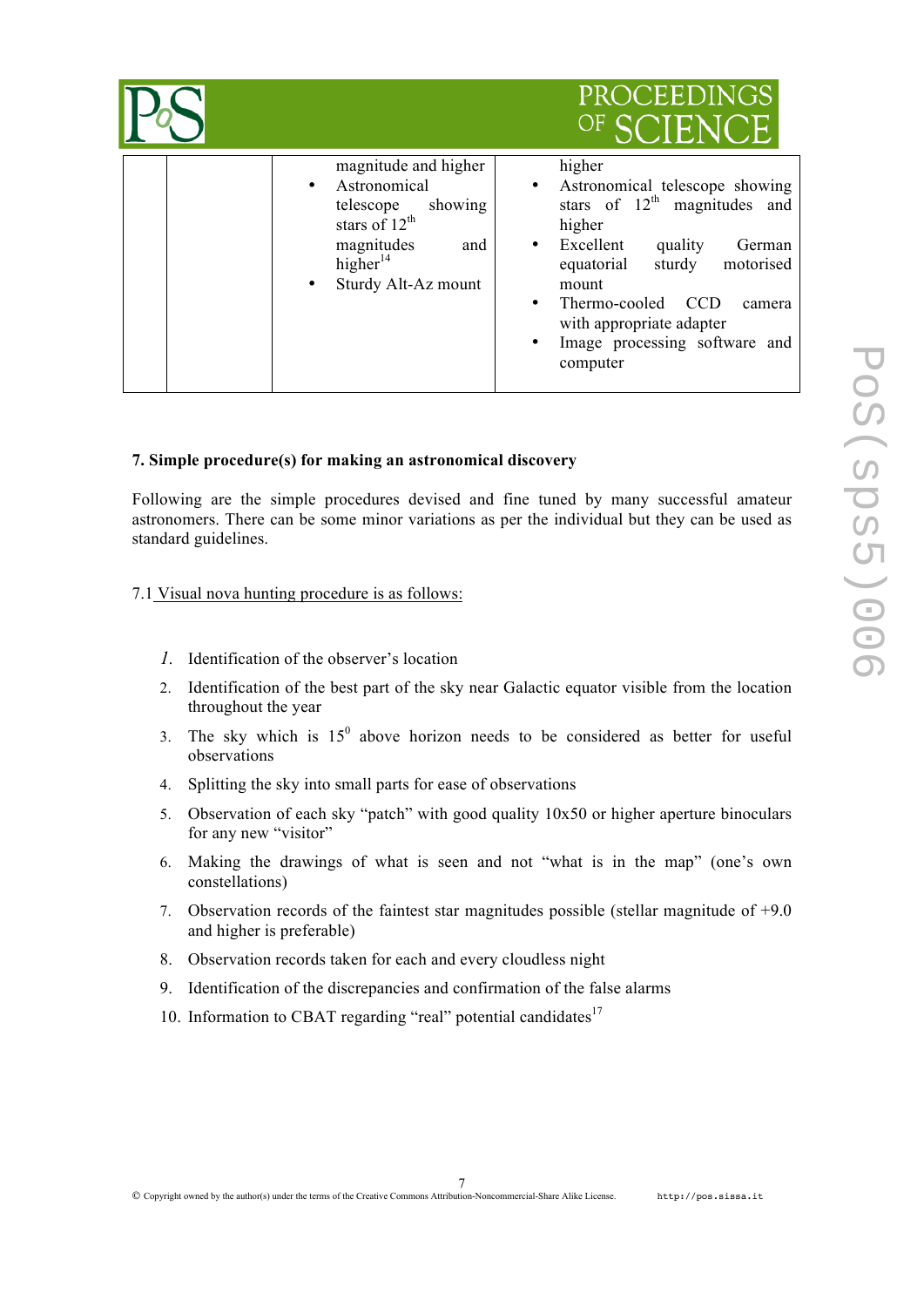



7.2 Photographic nova hunting procedure is as follows:

- 1. Identification of the observer's location
- 2. Identification of the best part of the sky near Galactic equator visible from the location throughout the year
- 3. The sky which is 150 above horizon needs to be considered as better for useful observations
- 4. Splitting the sky into small parts for ease of observations
- 5. Photographing the sky patches using wide angle lens and a CCD or DSLR camera mounted on motorised equatorial stripod
- 6. Maintaining the images for comparison with the previous images taken of the same part of the sky for any new "visitor".
- 7. Observation records taken for each and every cloudless night
- 8. Identification of the discrepancies and confirmation of the false alarms
- 9. Information to CBAT regarding "real" potential candidates

#### 7.3 Visual supernova hunting procedure is as follows:

- 1. Identify the galaxies which rise above  $15<sup>0</sup>$  in the locan sky. The galaxies can be of all types although historical data shows that Sc type of spirals are more prone to new supernovae discoveries
- 2. Observation of the selected galaxies with a telescope whose limiting magnitude is 14 or higher
- 3. Observation frequency can be once or twice in the month.
- 4. Compare the galaxies with that of standard galaxy catalogues like Thompson-Bryan Supernova Search Charts
- 5. Identification of the discrepancies and confirmation of the false alarms
- 6. Information to CBAT regarding "real" potential candidates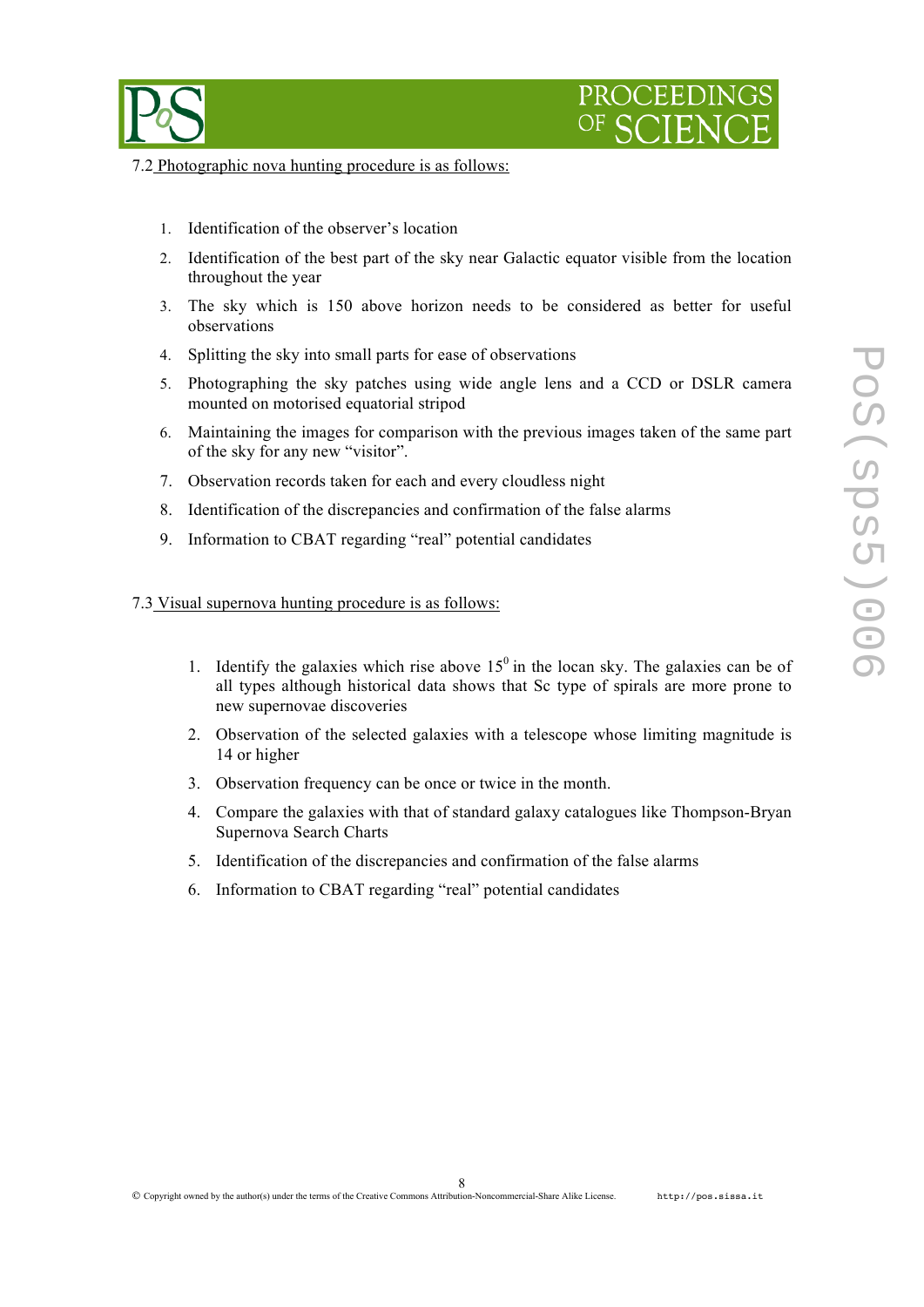



#### 7.4 Photographic supernova hunting procedure is as follows:

- 1. Identify the galaxies which rise above  $15<sup>0</sup>$  in the locan sky. The galaxies can be of all types although historical data shows that Sc type of spirals are more prone to new supernovae discoveries
- 2. Photography of each galaxy with an astronomical telescope and thermocooled CCD camera which records the stars upto  $14<sup>th</sup>$  magnitude and higher
- 3. Observation frequency can be once or twice in the month.
- 4. Comparison of the photographs with the images of standard galaxy catalogues like Thompson-Bryan Supernova Search Charts
- 5. Identification of the discrepancies and confirmation of the false alarms
- 6. Information to CBAT regarding "real" potential candidates

#### 7.5 Visual hunting of comets:

- 1. Observation of the sky prior sunrise and after sunset for potential sun-grazing comets
- 2. Observations of "comet haystack region"<sup>18</sup> are necessary.
- 3. Observations with an astronomical telescope showing stars up to  $12<sup>th</sup>$  magnitude or higher
- 4. Making the drawings of what is seen and not "what is in the map" (one's own constellations)
- 5. Observation records of the faintest star magnitudes possible (stellar magnitude of +9.0 and higher is preferable)
- 6. Observation records taken for each and every cloudless night
- 7. Observations for any new "visitor"
- 8. Identification of the discrepancies and confirmation of the false alarms
- 9. Information to CBAT regarding "real" potential candidates

Note: Discovery of the comets is possible now on internet<sup>19</sup>.

#### 7.6 Photographic hunting of comets:

- 1. Observation of the sky prior sunrise and after sunset for potential sun-grazing comets
- 2. Deep sky photography at cloudless nights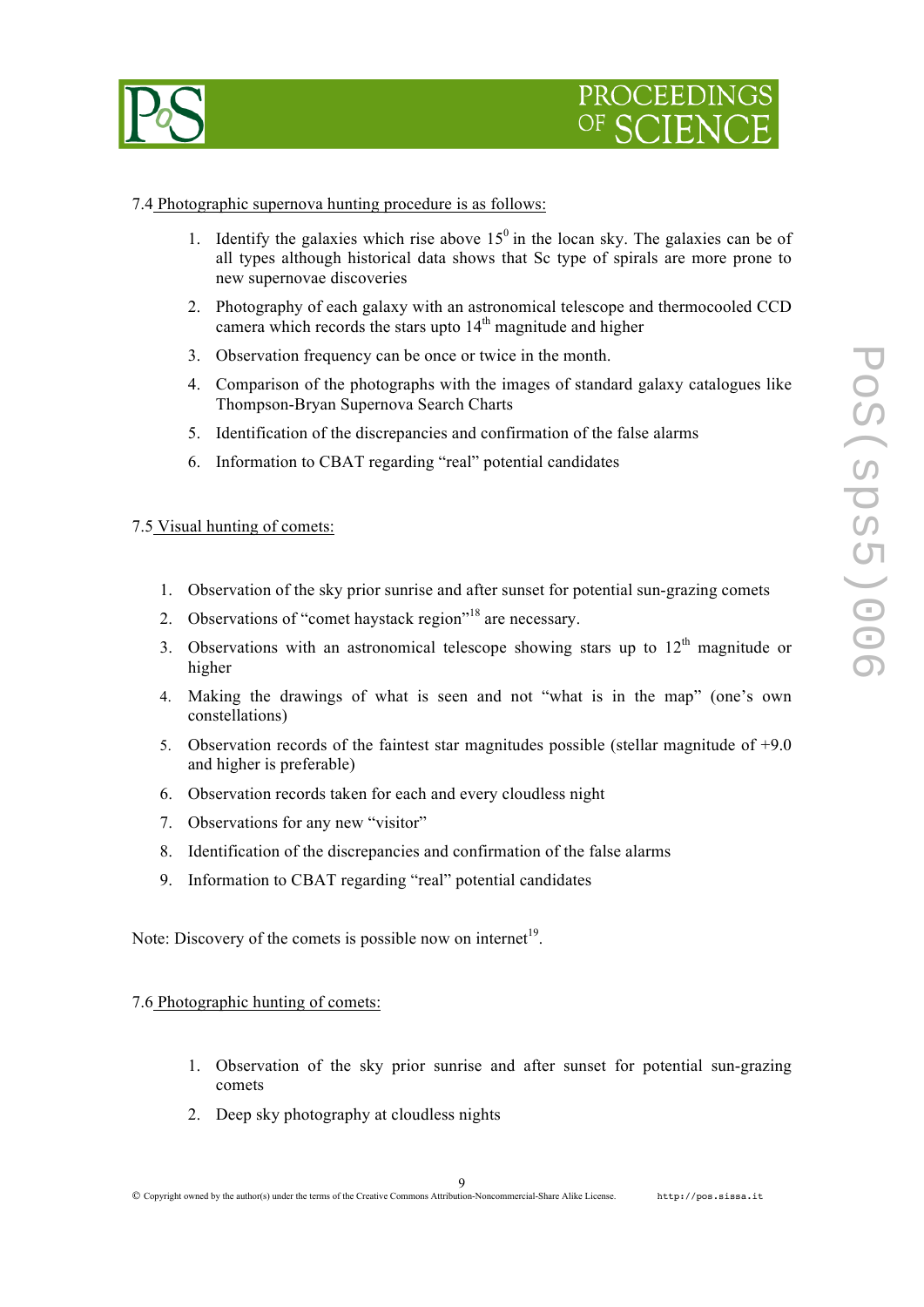

- 3. CCD or digital photographing using astronomical telescope showing  $12<sup>th</sup>$  magnitude or higher stars. A wide angle lens can be used as well.
- 4. Photographing the "comet haystack region".
- 5. Comparing the images with the images of standard or photographic star atlases
- 6. Checking for potential candidates
- 7. Identification of the discrepancies and confirmation of the false alarms
- 8. Information to CBAT regarding "real" potential candidates

#### 7.7 Visual hunting of the asteroids:

- 1. Identification of the observer's location
- 2. Identification of the best part of the sky near Ecliptic visible from the location throughout the year
- 3. The sky which is  $15^{\circ}$  above horizon needs to be considered as better for useful observations
- 4. Splitting the ecliptic region in to small parts for ease of observations
- 5. Observations using an astronomical telescope which can show  $12<sup>th</sup>$  magnitude stars or higher
- 6. Comparison of the sky visible with an excellent sky atlas for identifying a new object.
- 7. Observation of the suspected objects for few hours to check their motion
- 8. Identification of the discrepancies and confirmation of the false alarms
- 9. Information to CBAT regarding "real" potential candidates

#### 7.8 Photographic hunting of the asteroids:

- 1. Identification of the observer's location
- 2. Identification of the best part of the sky near Ecliptic  $(15^{\circ}$  either side) visible from the location throughout the year
- 3. The sky which is  $15^{\circ}$  above horizon needs to be considered as better for useful observations
- 4. Dividing the sky in to small "patches"
- 5. Photographing the sky with an astronomical telescope and a thermo-cooled CCD camera. The image should reflect stars of 12th magnitude and higher. A wide angle lens can be used as well
- 6. Comparing the images with the standard or photographic star atlases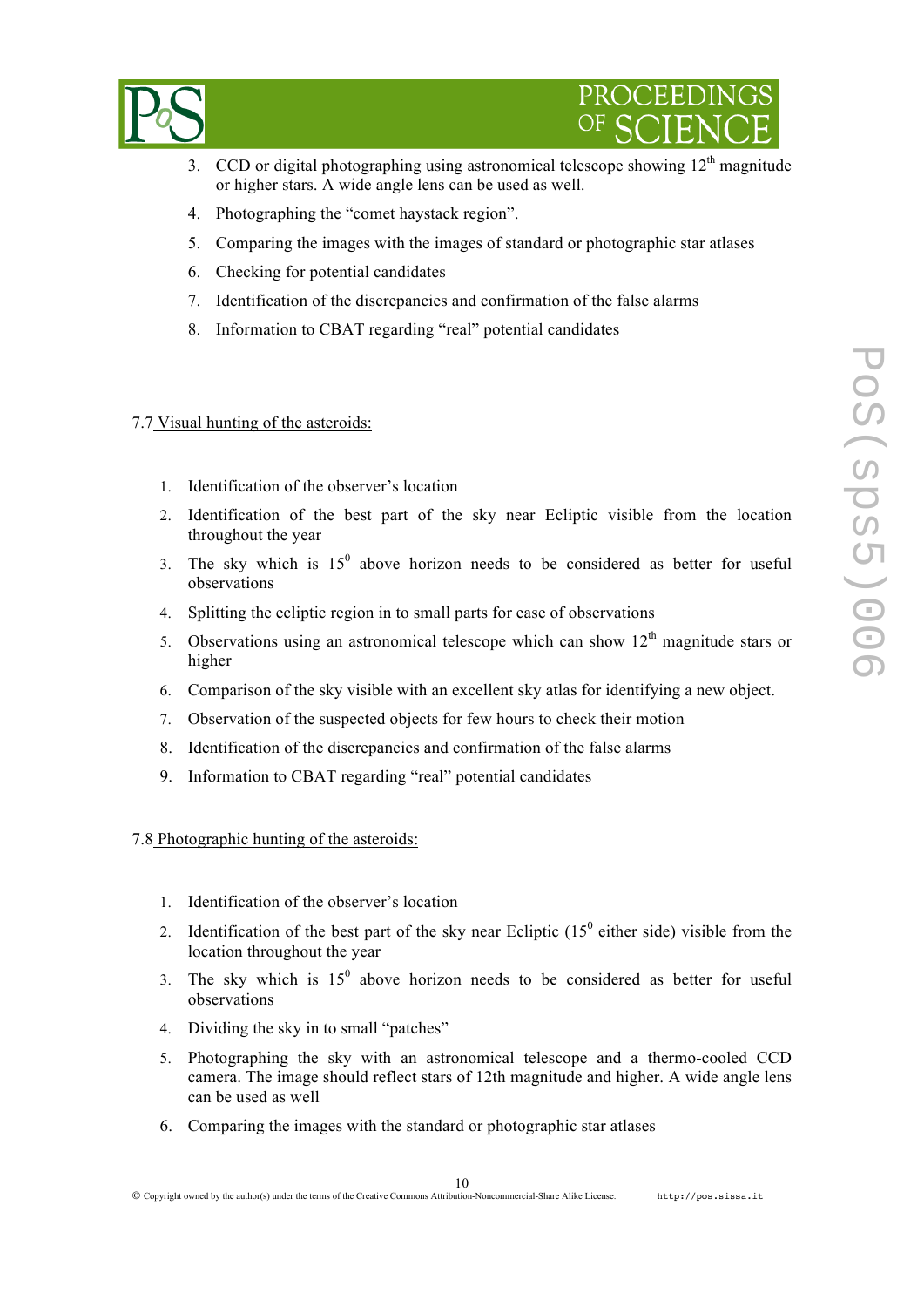



- 7. Observation of the suspected candidates for few hours to check their motion
- 8. Confirmation of the false alarms
- 9. Information to CBAT regarding "real" potential candidates

#### 8. **Conclusions**

- *1.* A significant fraction of the comets, novae and supernovae has been discovered by passionate amateur astronomers of different countries
- *2.* Developing countries like India have a great potential at grass root level to make many astronomical discoveries
- *3.* There are some challenges and many opportunities in the country like India for making astronomical discoveries
- *4.* Discovering novae and supernovae is a very challenging and fulfilling task
- *5.* To find highly motivated and dedicated observers is a challenging task
- *6.* Small task force of amateurs may give more successful results than a large group of "intermittant" astronomers
- *7.* Meteor showers, comets, asteroids, novae and supernovae are very motivating objects in the sky...They can be "cashed on" by creating a mechanism to attract more youngsters to this fascinating field of science.
- *8.* The astronomical discovery process is not a money-making activity. So the observers involved need to be financialy stable to contribute on a long term basis. IN the developing countries is can be a challenge as there is an unemployment issue, and no "unemployment allowance" is available.
- *9.* The observational discovery process can be a slow moving activity. SO appropriate timelines need to be set for fruitful results.
- 10. For each kind of object a specific set of instruments is necessary for success.
- 11. Dark sky is the most basic necessity to carry our the discovery programm.